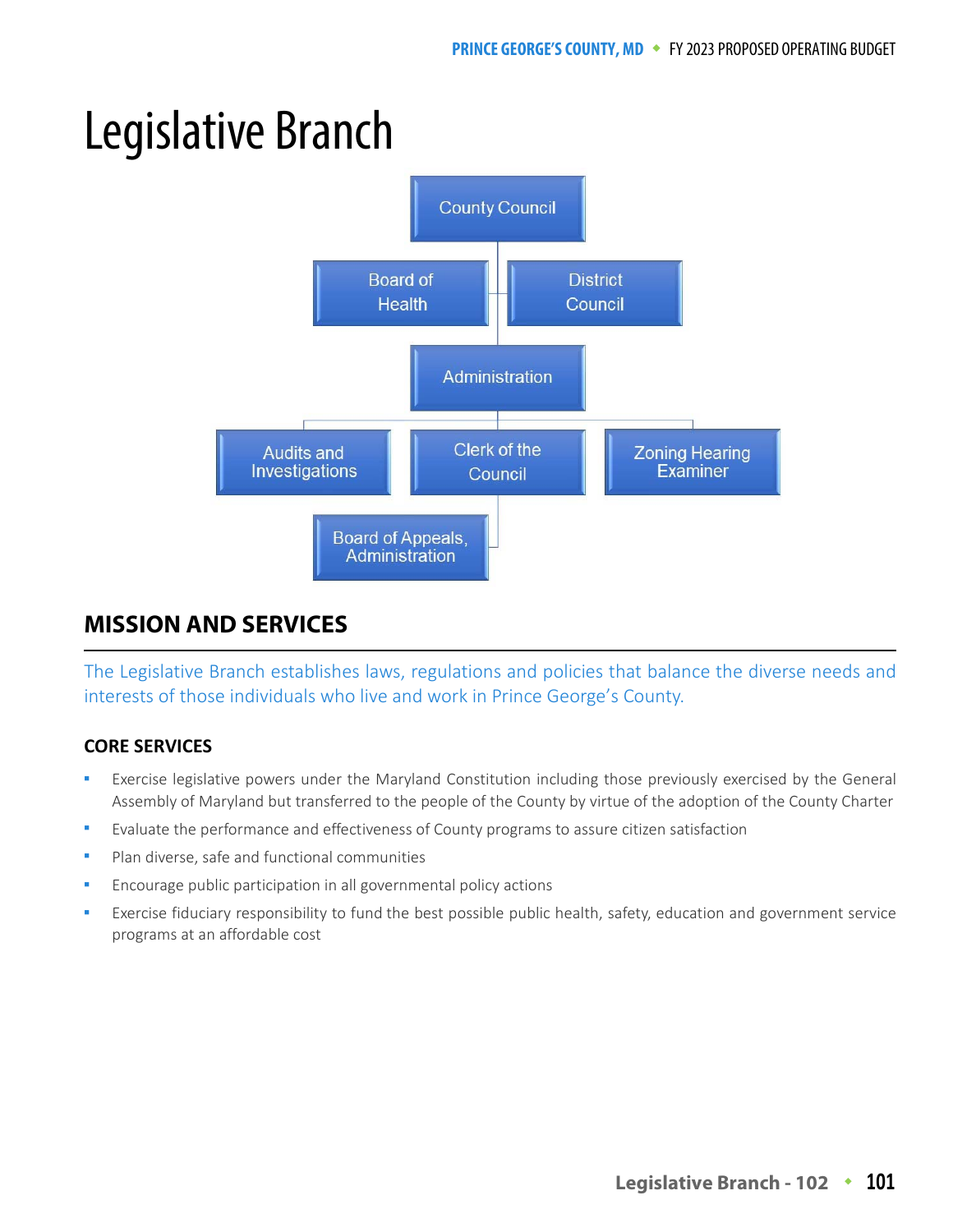# **FY 2023 BUDGET SUMMARY**

The FY 2023 proposed budget for the Legislative Branch is \$26,411,700, an increase of \$2,213,700 or 9.1% over the FY 2022 approved budget.

## **Expenditures by Fund Type**

|                   | <b>FY 2021 Actual</b> |           | FY 2022 Budget |           | FY 2022 Estimate |           | FY 2023 Proposed |         |
|-------------------|-----------------------|-----------|----------------|-----------|------------------|-----------|------------------|---------|
| <b>Fund Types</b> | Amount                | % Total   | Amount         | % Total   | Amount           | % Total   | Amount           | % Total |
| General Fund      | \$19,729,728          | $100.0\%$ | \$24,198,000   | 100.0%    | \$24,198,000     | $100.0\%$ | \$26,411,700     | 100.0%  |
| <b>Total</b>      | \$19,729,728          | 100.0%    | \$24,198,000   | $100.0\%$ | \$24,198,000     | $100.0\%$ | \$26,411,700     | 100.0%  |

## **Reconciliation from Prior Year**

|                                                                                                                                          | <b>Expenditures</b> |
|------------------------------------------------------------------------------------------------------------------------------------------|---------------------|
| <b>FY 2022 Approved Budget</b>                                                                                                           | \$24,198,000        |
| Increase Cost: Compensation - Mandated Salary Requirements - Annualization of FY 2022 salary adjustments                                 | \$1,181,200         |
| <b>Increase Cost: Fringe Benefits</b> — Increase in the fringe benefit rate from 28.5% to 30.2% to align with projected costs            | 597,700             |
| Increase Cost: Operations - Increase in telephone, general and administrative contracts and office supplies to meet<br>anticipated costs | 288,000             |
| <b>Increase Cost: Recovery Reduction</b> - Decrease in recoveries to reflect actual expenditures                                         | 146,800             |
| <b>FY 2023 Proposed Budget</b>                                                                                                           | \$26,411,700        |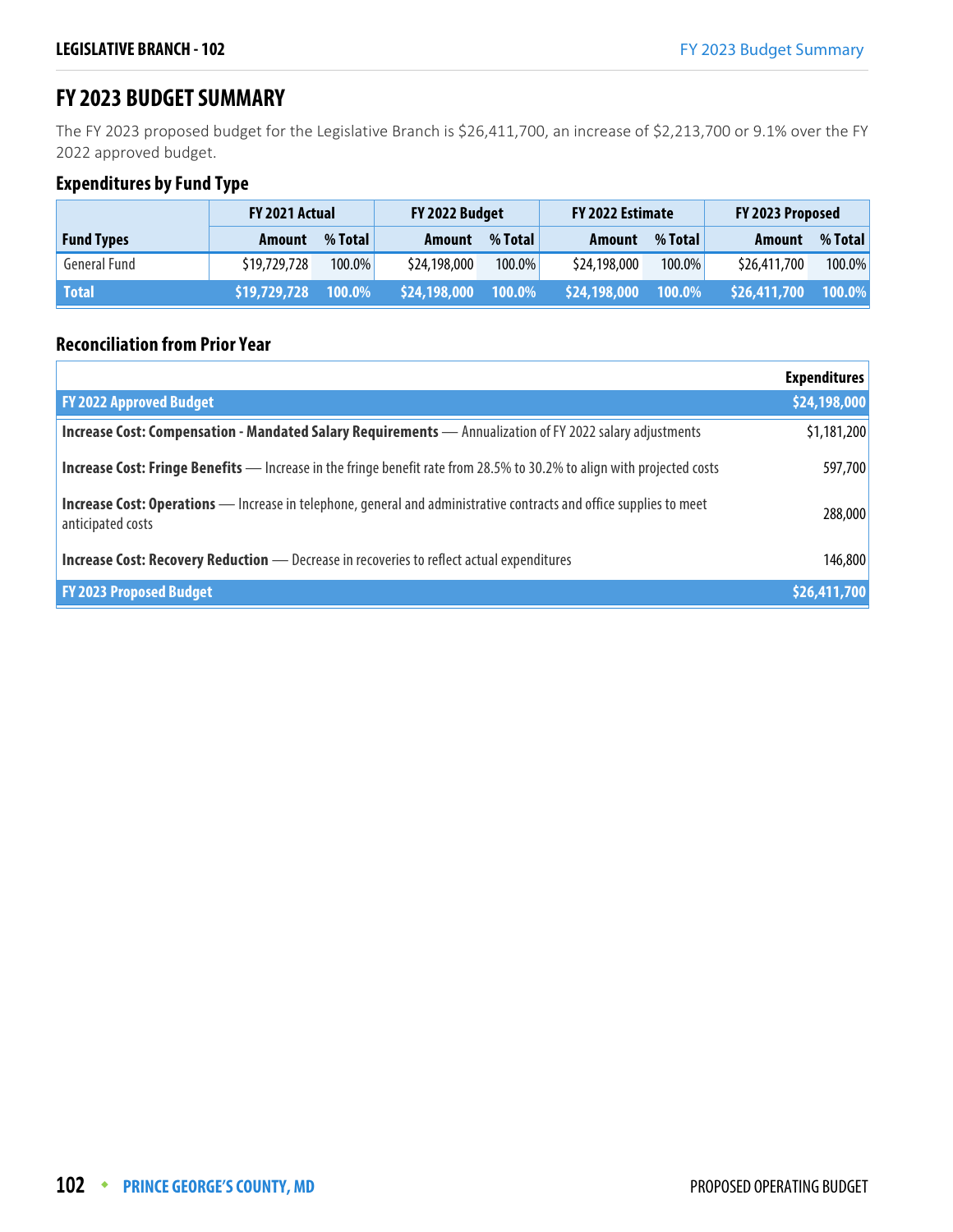# **STAFF AND BUDGET RESOURCES**

| Authorized<br><b>Positions</b> | FY 2021<br><b>Budget</b> | FY 2022<br><b>Budget</b> | FY 2023<br>Proposed | Change<br><b>FY22-FY23</b> |
|--------------------------------|--------------------------|--------------------------|---------------------|----------------------------|
| <b>General Fund</b>            |                          |                          |                     |                            |
| Full Time - Civilian           | 177                      | 177                      | 178                 | 1                          |
| Full Time - Sworn              | 0                        | O                        | U                   | 0                          |
| Subtotal - FT                  | 177                      | 177                      | 178                 | 1                          |
| Part Time                      | 12                       | 12                       | 11                  | (1)                        |
| <b>Limited Term</b>            | 0                        | O                        | U                   | U                          |
|                                |                          |                          |                     |                            |
| <b>TOTAL</b>                   |                          |                          |                     |                            |
| Full Time - Civilian           | 177                      | 177                      | 178                 | 1                          |
| Full Time - Sworn              | 0                        | O                        | <sup>0</sup>        | 0                          |
| Subtotal - FT                  | 177                      | 177                      | 178                 | 1                          |
| Part Time                      | 12                       | 12                       | 11                  | (1)                        |
| <b>Limited Term</b>            | 0                        | 0                        | U                   | 0                          |

|                                           | FY 2023             |                     |                 |  |
|-------------------------------------------|---------------------|---------------------|-----------------|--|
| Positions By Classification               | Full<br><b>Time</b> | Part<br><b>Time</b> | Limited<br>Term |  |
| Administrative Aide                       | 42                  | $\mathfrak{D}$      | $\Omega$        |  |
| Administrative Assistant                  | 25                  | 0                   | 0               |  |
| <b>Administrative Specialist</b>          | 20                  | 1                   | $\Omega$        |  |
| Administrator to County Council           | 1                   | U                   | $\Omega$        |  |
| Auditor                                   | 20                  | U                   | $\Omega$        |  |
| Chief Zoning Hearing Examiner             | 1                   | 0                   | $\theta$        |  |
| Citizens Services Intern                  | 4                   | 1                   | $\Omega$        |  |
| <b>Citizens Services Specialist</b>       | 24                  | 3                   | $\Omega$        |  |
| <b>Communications Specialist</b>          | 5                   | 0                   | $\Omega$        |  |
| Councilman                                | 11                  | O                   | <sup>0</sup>    |  |
| County Auditor                            | 1                   | 0                   | $\Omega$        |  |
| Deputy Administrator to County<br>Council | 1                   | 0                   | 0               |  |
| Legislative Aide to Council<br>Member     | 16                  | 0                   | $\theta$        |  |
| Principal Counsel to District<br>Council  | 1                   | 0                   | 0               |  |
| Public Service Aide                       | 4                   | 4                   | 0               |  |
| <b>Systems Analyst</b>                    | 1                   | 0                   | 0               |  |
| Zoning Hearing Examiner                   | 1                   | U                   | $\Omega$        |  |
| <b>TOTAL</b>                              | 178                 | 11                  | 0               |  |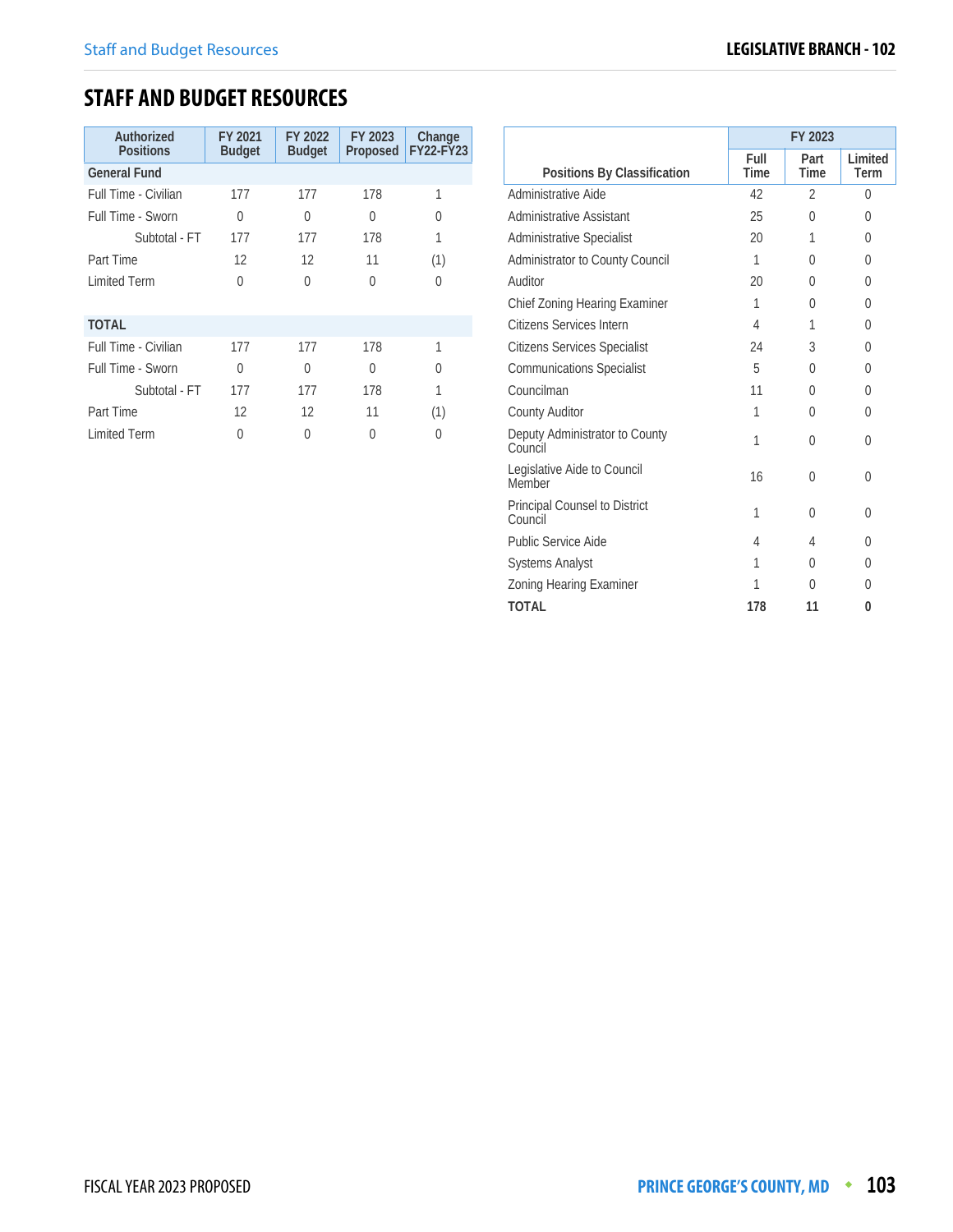|                        | <b>FY 2021</b> | <b>FY 2022</b> | <b>FY 2022</b>  | FY 2023         | <b>Change FY22-FY23</b> |             |
|------------------------|----------------|----------------|-----------------|-----------------|-------------------------|-------------|
| <b>Category</b>        | <b>Actual</b>  | <b>Budget</b>  | <b>Estimate</b> | <b>Proposed</b> | Amount $(5)$            | Percent (%) |
| Compensation           | \$12,628,940   | \$13,870,600   | \$13,870,600    | \$15,051,800    | \$1,181,200             | 8.5%        |
| <b>Fringe Benefits</b> | 3,781,307      | 3,951,300      | 3,951,300       | 4,549,000       | 597,700                 | 15.1%       |
| <b>Operating</b>       | 4,215,173      | 7,826,100      | 7,826,100       | 8,114,100       | 288,000                 | 3.7%        |
| Capital Outlay         |                | 29,400         | 29,400          | 29,400          |                         | 0.0%        |
| <b>SubTotal</b>        | \$20,625,420   | \$25,677,400   | \$25,677,400    | \$27,744,300    | \$2,066,900             | 8.0%        |
| Recoveries             | (895, 692)     | (1,479,400)    | (1,479,400)     | (1,332,600)     | 146,800                 | $-9.9%$     |
| <b>Total</b>           | \$19,729,728   | \$24,198,000   | \$24,198,000    | \$26,411,700    | \$2,213,700             | 9.1%        |

In FY 2023, compensation expenditures increase 8.5% over the FY 2022 budget due to mandated salary increases. Compensation costs include funding for 178 full time and 11 part time positions. The change of one part time position to a full time position is a correction to the authorized complement by position type. Fringe benefit expenditures increased 15.1% from the FY 2022 budget due to projected healthcare and pension costs.

Operating expenditures increase 3.7% over the FY 2022 budget due to an increase in OIT charges based on anticipated countywide costs for technology.

Capital outlay expenses remained unchanged.

Recoveries decrease -9.9% under the FY 2022 budget to reflect anticipated costs.

#### **Expenditures by Division - General Fund**

|                               | <b>FY 2021</b> | <b>FY 2022</b> | <b>FY 2022</b>  | FY 2023         | <b>Change FY22-FY23</b> |             |
|-------------------------------|----------------|----------------|-----------------|-----------------|-------------------------|-------------|
| Category                      | Actual         | <b>Budget</b>  | <b>Estimate</b> | <b>Proposed</b> | Amount (\$)             | Percent (%) |
| The County Council            | \$2,632,718    | \$3,357,000    | \$3,357,000     | \$3,558,200     | \$201,200               | 6.0%        |
| <b>Council Administration</b> | 10,652,948     | 11,381,100     | 11,381,100      | 12,788,100      | 1,407,000               | 12.4%       |
| Clerk to the Council          | 1,039,007      | 1,324,000      | 1,324,000       | 1,488,800       | 164,800                 | 12.4%       |
| Audits and Investigations     | 2,362,723      | 2,614,000      | 2,614,000       | 2,864,900       | 250,900                 | 9.6%        |
| Zoning Hearing Examiner       | 775,345        | 833,000        | 833,000         | 899,800         | 66,800                  | 8.0%        |
| Non-Divisional                | 2,214,870      | 4,614,100      | 4,614,100       | 4,710,900       | 96,800                  | 2.1%        |
| <b>Board of Appeals</b>       | 52,117         | 74,800         | 74,800          | 101,000         | 26,200                  | 35.0%       |
| <b>Total</b>                  | \$19,729,728   | \$24,198,000   | \$24,198,000    | \$26,411,700    | \$2,213,700             | 9.1%        |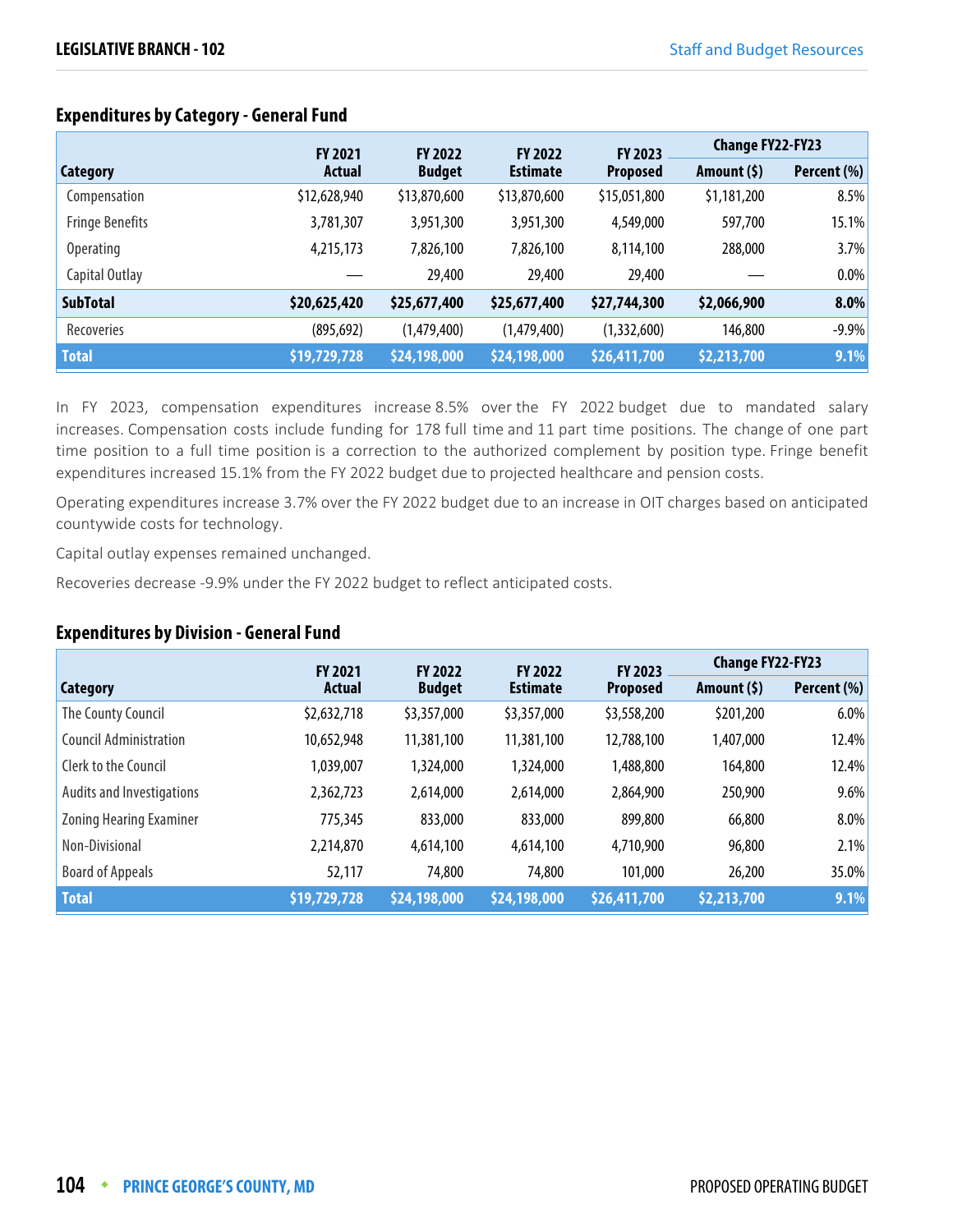# **General Fund - Division Summary**

|                                        | FY 2021       | FY 2022       | FY 2022         | FY 2023         | <b>Change FY22-FY23</b> |             |
|----------------------------------------|---------------|---------------|-----------------|-----------------|-------------------------|-------------|
| <b>Category</b>                        | <b>Actual</b> | <b>Budget</b> | <b>Estimate</b> | <b>Proposed</b> | Amount $(5)$            | Percent (%) |
| <b>The County Council</b>              |               |               |                 |                 |                         |             |
| Compensation                           | \$1,505,545   | \$1,492,100   | \$1,492,100     | \$1,506,200     | \$14,100                | 0.9%        |
| <b>Fringe Benefits</b>                 | 355,498       | 435,700       | 435,700         | 455,300         | 19,600                  | 4.5%        |
| Operating                              | 771,675       | 1,429,200     | 1,429,200       | 1,596,700       | 167,500                 | 11.7%       |
| Capital Outlay                         |               |               |                 |                 |                         |             |
| <b>SubTotal</b>                        | \$2,632,718   | \$3,357,000   | \$3,357,000     | \$3,558,200     | \$201,200               | 6.0%        |
| Recoveries                             |               |               |                 |                 |                         |             |
| <b>Total The County Council</b>        | \$2,632,718   | \$3,357,000   | \$3,357,000     | \$3,558,200     | \$201,200               | 6.0%        |
| <b>Council Administration</b>          |               |               |                 |                 |                         |             |
| Compensation                           | \$8,214,053   | \$9,087,900   | \$9,087,900     | \$9,955,100     | \$867,200               | 9.5%        |
| <b>Fringe Benefits</b>                 | 2,467,342     | 2,595,600     | 2,595,600       | 3,008,600       | 413,000                 | 15.9%       |
| <b>Operating</b>                       | 824,528       | 1,134,900     | 1,134,900       | 1,111,700       | (23, 200)               | $-2.0%$     |
| Capital Outlay                         |               |               |                 |                 |                         |             |
| <b>SubTotal</b>                        | \$11,505,923  | \$12,818,400  | \$12,818,400    | \$14,075,400    | \$1,257,000             | 9.8%        |
| Recoveries                             | (852, 975)    | (1,437,300)   | (1,437,300)     | (1, 287, 300)   | 150,000                 | $-10.4%$    |
| <b>Total Council Administration</b>    | \$10,652,948  | \$11,381,100  | \$11,381,100    | \$12,788,100    | \$1,407,000             | 12.4%       |
| <b>Clerk to the Council</b>            |               |               |                 |                 |                         |             |
| Compensation                           | \$655,410     | \$775,100     | \$775,100       | \$885,600       | \$110,500               | 14.3%       |
| <b>Fringe Benefits</b>                 | 253,015       | 226,600       | 226,600         | 267,700         | 41,100                  | 18.1%       |
| <b>Operating</b>                       | 130,582       | 322,300       | 322,300         | 335,500         | 13,200                  | 4.1%        |
| Capital Outlay                         |               |               |                 |                 |                         |             |
| <b>SubTotal</b>                        | \$1,039,007   | \$1,324,000   | \$1,324,000     | \$1,488,800     | \$164,800               | 12.4%       |
| Recoveries                             |               |               |                 |                 |                         |             |
| <b>Total Clerk to the Council</b>      | \$1,039,007   | \$1,324,000   | \$1,324,000     | \$1,488,800     | \$164,800               | 12.4%       |
| <b>Audits and Investigations</b>       |               |               |                 |                 |                         |             |
| Compensation                           | \$1,673,679   | \$1,883,000   | \$1,883,000     | \$2,020,400     | \$137,400               | 7.3%        |
| <b>Fringe Benefits</b>                 | 524,114       | 521,600       | 521,600         | 610,600         | 89,000                  | 17.1%       |
| Operating                              | 164,930       | 209,400       | 209,400         | 233,900         | 24,500                  | 11.7%       |
| Capital Outlay                         |               |               |                 |                 |                         |             |
| <b>SubTotal</b>                        | \$2,362,723   | \$2,614,000   | \$2,614,000     | \$2,864,900     | \$250,900               | 9.6%        |
| Recoveries                             |               |               |                 |                 |                         |             |
| <b>Total Audits and Investigations</b> | \$2,362,723   | \$2,614,000   | \$2,614,000     | \$2,864,900     | \$250,900               | 9.6%        |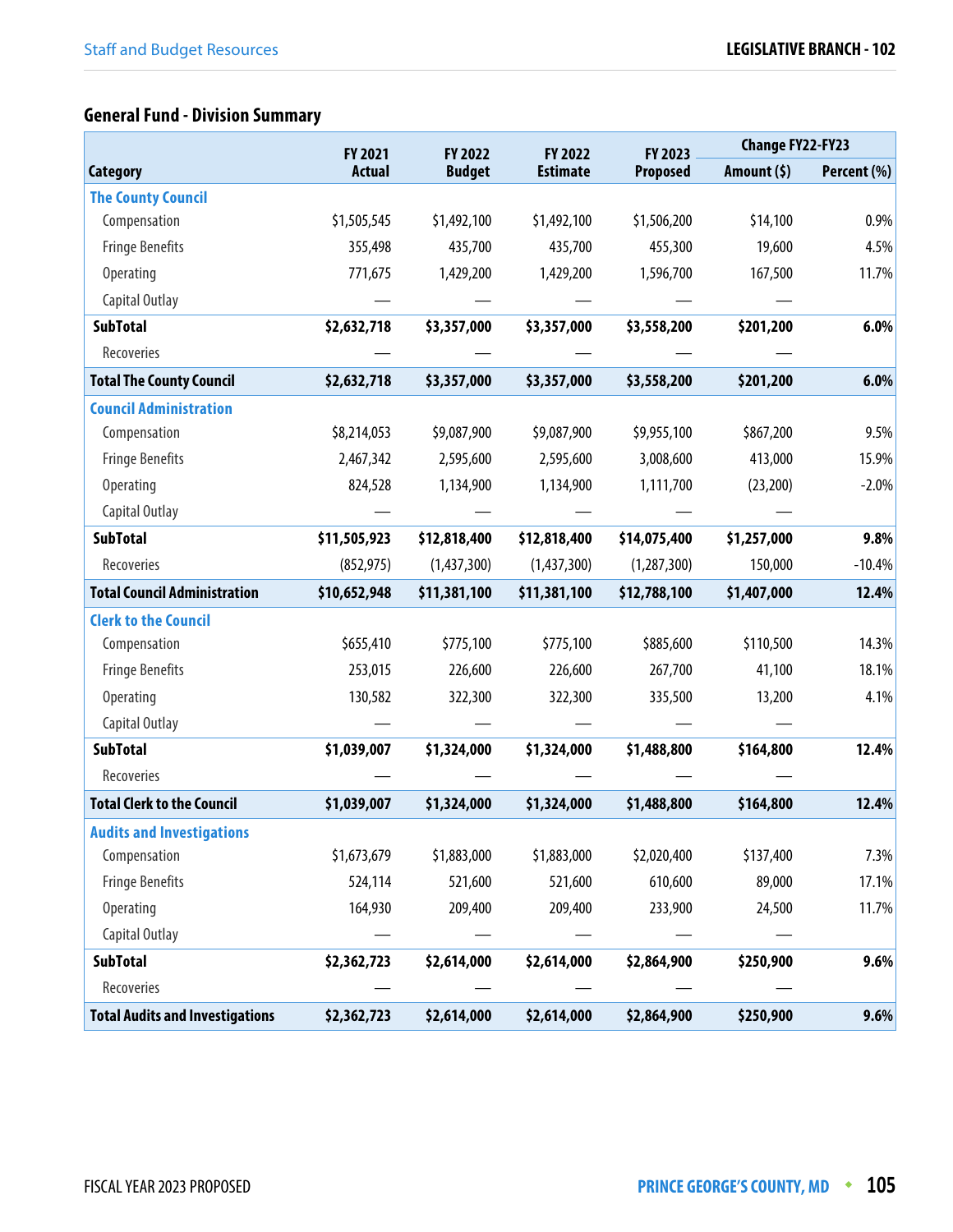# **General Fund - Division Summary** (continued)

|                                      | FY 2021       | FY 2022       | FY 2022         | FY 2023         | <b>Change FY22-FY23</b> |             |
|--------------------------------------|---------------|---------------|-----------------|-----------------|-------------------------|-------------|
| <b>Category</b>                      | <b>Actual</b> | <b>Budget</b> | <b>Estimate</b> | <b>Proposed</b> | Amount $(5)$            | Percent (%) |
| <b>Zoning Hearing Examiner</b>       |               |               |                 |                 |                         |             |
| Compensation                         | \$551,779     | \$603,700     | \$603,700       | \$635,700       | \$32,000                | 5.3%        |
| <b>Fringe Benefits</b>               | 179,154       | 163,300       | 163,300         | 192,100         | 28,800                  | 17.6%       |
| <b>Operating</b>                     | 44,412        | 66,000        | 66,000          | 72,000          | 6,000                   | 9.1%        |
| Capital Outlay                       |               |               |                 |                 |                         |             |
| <b>SubTotal</b>                      | \$775,345     | \$833,000     | \$833,000       | \$899,800       | \$66,800                | 8.0%        |
| Recoveries                           |               |               |                 |                 |                         |             |
| <b>Total Zoning Hearing Examiner</b> | \$775,345     | \$833,000     | \$833,000       | \$899,800       | \$66,800                | 8.0%        |
| <b>Non-Divisional</b>                |               |               |                 |                 |                         |             |
| Compensation                         | \$—           | $\zeta$ —     | s—              |                 | s—                      |             |
| <b>Fringe Benefits</b>               |               |               |                 |                 |                         |             |
| Operating                            | 2,257,587     | 4,626,800     | 4,626,800       | 4,726,800       | 100,000                 | 2.2%        |
| Capital Outlay                       |               | 29,400        | 29,400          | 29,400          |                         | 0.0%        |
| <b>SubTotal</b>                      | \$2,257,587   | \$4,656,200   | \$4,656,200     | \$4,756,200     | \$100,000               | 2.1%        |
| Recoveries                           | (42, 717)     | (42, 100)     | (42, 100)       | (45,300)        | (3,200)                 | 7.6%        |
| <b>Total Non-Divisional</b>          | \$2,214,870   | \$4,614,100   | \$4,614,100     | \$4,710,900     | \$96,800                | 2.1%        |
| <b>Board of Appeals</b>              |               |               |                 |                 |                         |             |
| Compensation                         | \$28,474      | \$28,800      | \$28,800        | \$48,800        | \$20,000                | 69.4%       |
| <b>Fringe Benefits</b>               | 2,184         | 8,500         | 8,500           | 14,700          | 6,200                   | 72.9%       |
| Operating                            | 21,459        | 37,500        | 37,500          | 37,500          |                         | 0.0%        |
| Capital Outlay                       |               |               |                 |                 |                         |             |
| <b>SubTotal</b>                      | \$52,117      | \$74,800      | \$74,800        | \$101,000       | \$26,200                | 35.0%       |
| Recoveries                           |               |               |                 |                 |                         |             |
| <b>Total Board of Appeals</b>        | \$52,117      | \$74,800      | \$74,800        | \$101,000       | \$26,200                | 35.0%       |
| <b>Total</b>                         | \$19,729,728  | \$24,198,000  | \$24,198,000    | \$26,411,700    | \$2,213,700             | 9.1%        |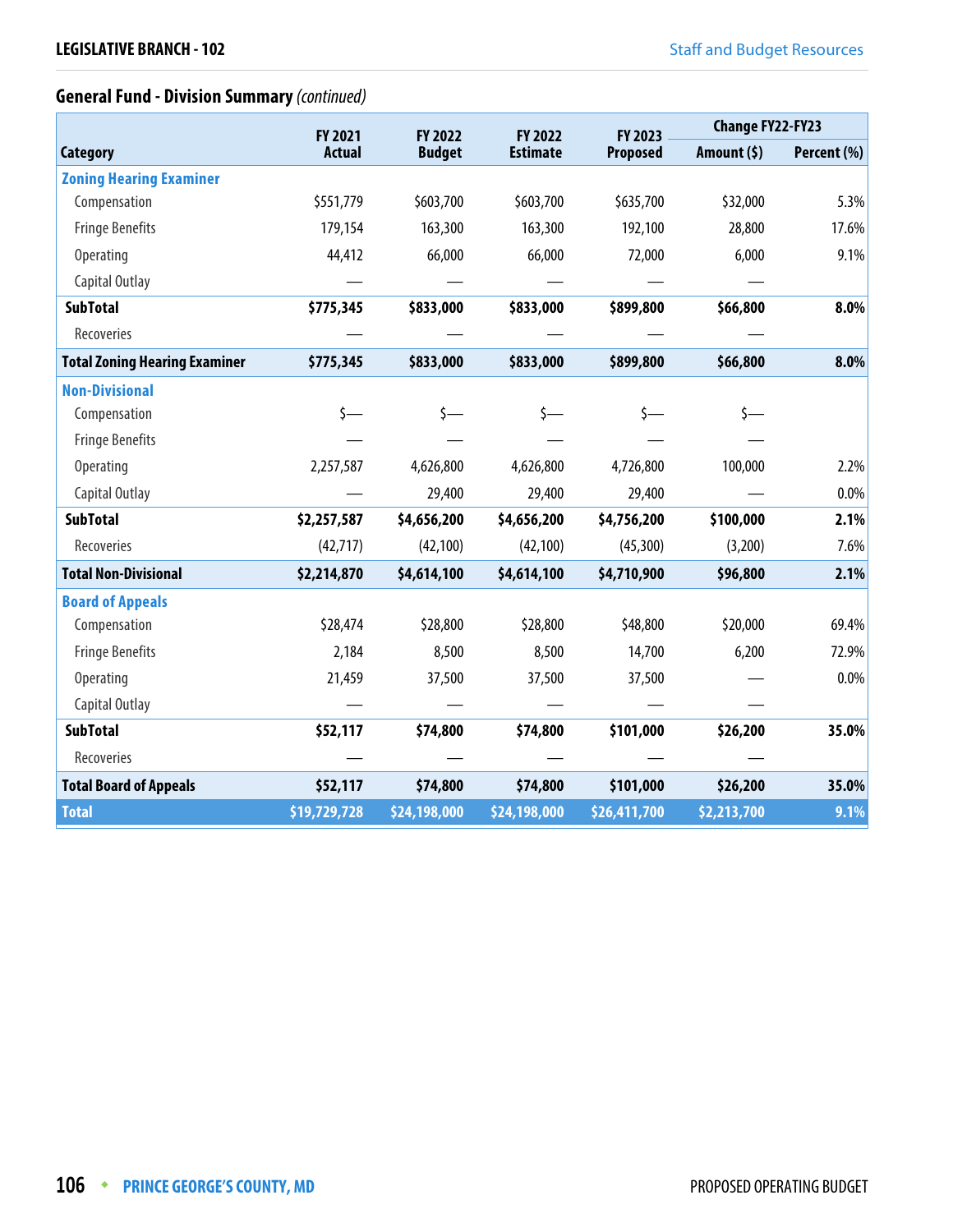## **DIVISION OVERVIEW**

#### **The County Council**

The County Council consists of eleven Council Members, nine councilmanic district members and two at-large members. The nine members are elected from one of each nine councilmanic districts in Prince George's County with the at-large being elected from the entire County; all members serve for a term of four years. The Chair, or in the Chair's absence the Vice Chair, presides at all meetings. Members of the Council serve in three distinct capacities:

- **-** County Council
- **District Council**
- **Board of Health**

Sitting as the County Council, the members consider all legislative and administrative matters including bills amending County Code provisions, resolutions addressing County issues, budget matters, water and sewer plan amendments and other administrative actions.

Sitting as the District Council, the Council exercises its powers relating to planning, subdivision control and zoning. This includes the review and adoption of Master Plans and Sectional Map Amendments, rezonings, special exceptions and requests for variances from the Zoning Ordinance. The District Council also considers requests for amendments to the Zoning Ordinance and requests from municipalities for amendments to their local ordinances.

Sitting as the Board of Health, the Council considers health policies and procedures.

#### **Fiscal Summary**

In FY 2023, the division expenditures increase \$201,200 or 6.0% over the FY 2022 budget. Staffing resources remain unchanged from the FY 2022 budget. The primary budget changes include:

- **An increase in general office supplies.**
- **For operating, an increase in the office automation** technology allocation charge.

|                          | FY 2023<br><b>FY 2022</b><br><b>Budget</b><br><b>Proposed</b> |             | <b>Change FY22-FY23</b> |                         |  |
|--------------------------|---------------------------------------------------------------|-------------|-------------------------|-------------------------|--|
|                          |                                                               |             |                         | Amount (\$) Percent (%) |  |
| <b>Total Budget</b>      | \$3,357,000                                                   | \$3,558,200 | \$201,200               | 6.0%                    |  |
| <b>STAFFING</b>          |                                                               |             |                         |                         |  |
| Full Time - Civilian     | 11                                                            | 11          | 0                       | $0.0\%$                 |  |
| <b>Full Time - Sworn</b> | $\Omega$                                                      | 0           | 0                       | $0.0\%$                 |  |
| <b>Subtotal - FT</b>     | 11                                                            | 11          | $\bf{0}$                | $0.0\%$                 |  |
| Part Time                | $\Omega$                                                      | 0           | $\Omega$                | $0.0\%$                 |  |
| <b>Limited Term</b>      | 0                                                             |             | 0                       | $0.0\%$                 |  |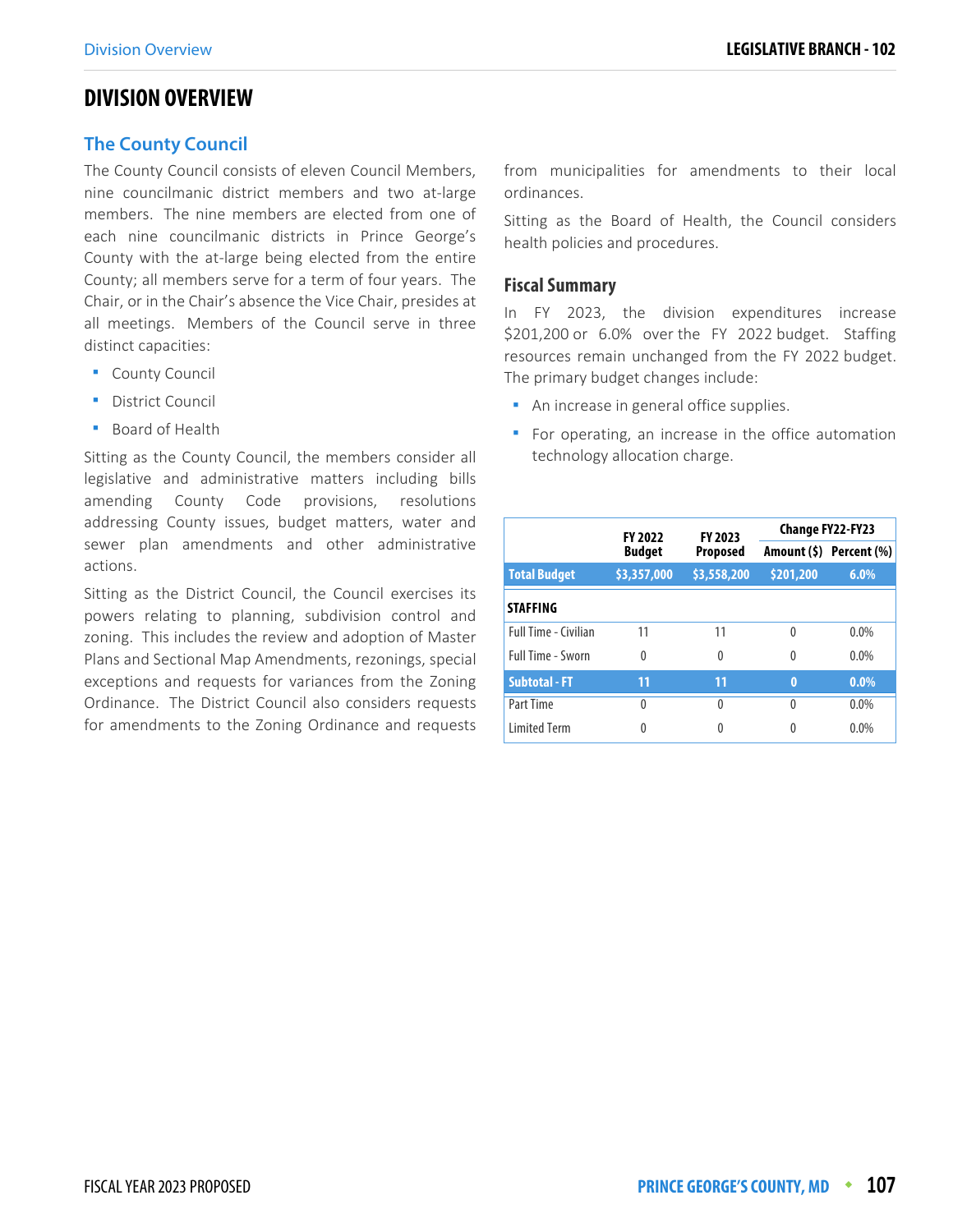#### **Council Administration**

The Council Administration provides staff direction and support for the Legislative Branch activities. This includes the research, drafting and review of Council legislation, assuring its proper format, legal sufficiency and Code compliance. Staff are assigned to the six standing committees – Education and Workforce Development (EWD), Government Operations and Fiscal Policy (GOFP), Health, Human Services and Public Safety (HHSPS), Planning, Housing and Economic Development (PHED), Transportation/Infrastructure/Energy & Environment (TIEE) and General Assembly (GA) as well as any special committees that may be established by the Council.

#### **Fiscal Summary**

In FY 2023, the division expenditures increase \$1,407,000 or 12.4% over the FY 2022 budget. Staffing resources increase by two full time positions and one part time position as a correction to the authorized complement by position type. The primary budget changes include:

- An increase in compensation and fringe benefit expenditures due to mandated salary requirements and anticipated healthcare and pension costs.
- For operating, a decrease in the office automation technology allocation charge allocated to this division.
- An increase in general and administrative contracts.
- A decrease in recoveries to align with actual expenditures.

|                      | <b>FY 2022</b> | FY 2023         | Change FY22-FY23 |                         |  |
|----------------------|----------------|-----------------|------------------|-------------------------|--|
|                      | <b>Budget</b>  | <b>Proposed</b> |                  | Amount (\$) Percent (%) |  |
| <b>Total Budget</b>  | \$11,381,100   | \$12,788,100    | \$1,407,000      | 12.4%                   |  |
| <b>STAFFING</b>      |                |                 |                  |                         |  |
| Full Time - Civilian | 121            | 123             | $\mathfrak{I}$   | 1.7%                    |  |
| Full Time - Sworn    | $\Omega$       | $\theta$        | 0                | 0.0%                    |  |
| <b>Subtotal - FT</b> | 121            | 123             | $\overline{2}$   | 1.7%                    |  |
| Part Time            | 9              | 10              |                  | 11.1%                   |  |
| <b>Limited Term</b>  | 0              | 0               | 0                | 0.0%                    |  |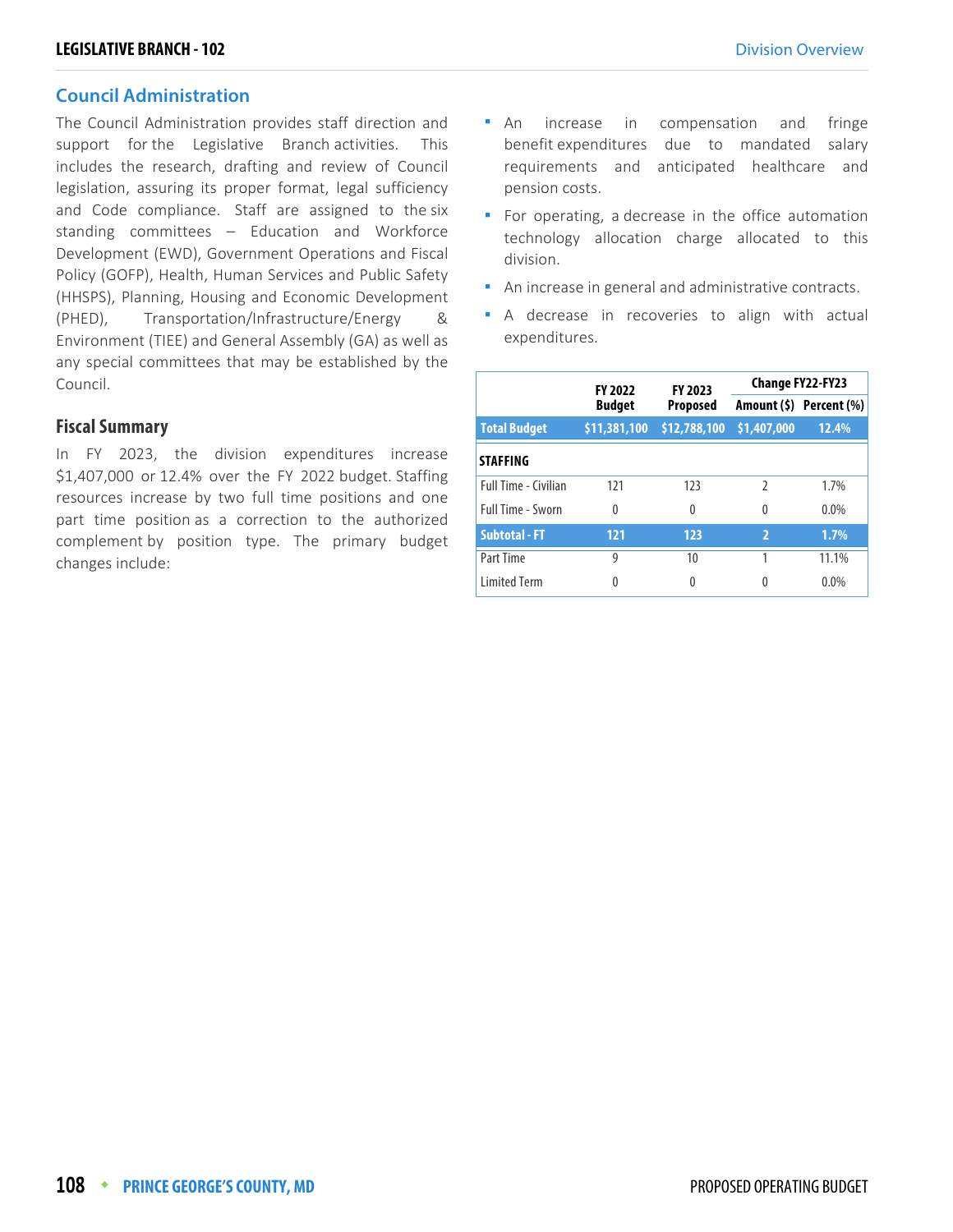#### **Clerk to the Council**

The Clerk to the Council renders essential support services to the County Council in its capacities as the County's legislative body, the District Council in planning and zoning matters, the Board of Health and the Board of Appeals.

As required by Charter, the Clerk maintains the Journal of Legislation to assure the efficient functioning of the legislative and zoning processes. Additionally, the Clerk's Office makes available copies of legislation, resolutions and other documents. Other functions of the office include responsibility for all legal advertising mandated for legislative and zoning matters.

#### **Fiscal Summary**

In FY 2023, the division expenditures increase \$164,800 or 12.4% over the FY 2022 budget. Staffing resources remain unchanged from the FY 2022 budget. The primary budget changes include:

- **An increase in compensation and fringe benefits** expenditures due to mandated salary requirements and anticipated healthcare and pension costs.
- **F** For operating, an increase in the office automation technology allocation charge.

|                             | <b>FY 2022</b> | FY 2023     |           | Change FY22-FY23        |  |
|-----------------------------|----------------|-------------|-----------|-------------------------|--|
|                             | <b>Budget</b>  | Proposed    |           | Amount (\$) Percent (%) |  |
| <b>Total Budget</b>         | \$1,324,000    | \$1,488,800 | \$164,800 | 12.4%                   |  |
| <b>STAFFING</b>             |                |             |           |                         |  |
| <b>Full Time - Civilian</b> | 15             | 15          | 0         | $0.0\%$                 |  |
| <b>Full Time - Sworn</b>    | 0              | 0           | 0         | $0.0\%$                 |  |
| <b>Subtotal - FT</b>        | 15             | 15          | $\bf{0}$  | $0.0\%$                 |  |
| Part Time                   | $\Omega$       | 0           | $\Omega$  | 0.0%                    |  |
| <b>Limited Term</b>         | Λ              | Λ           | Λ         | 0.0%                    |  |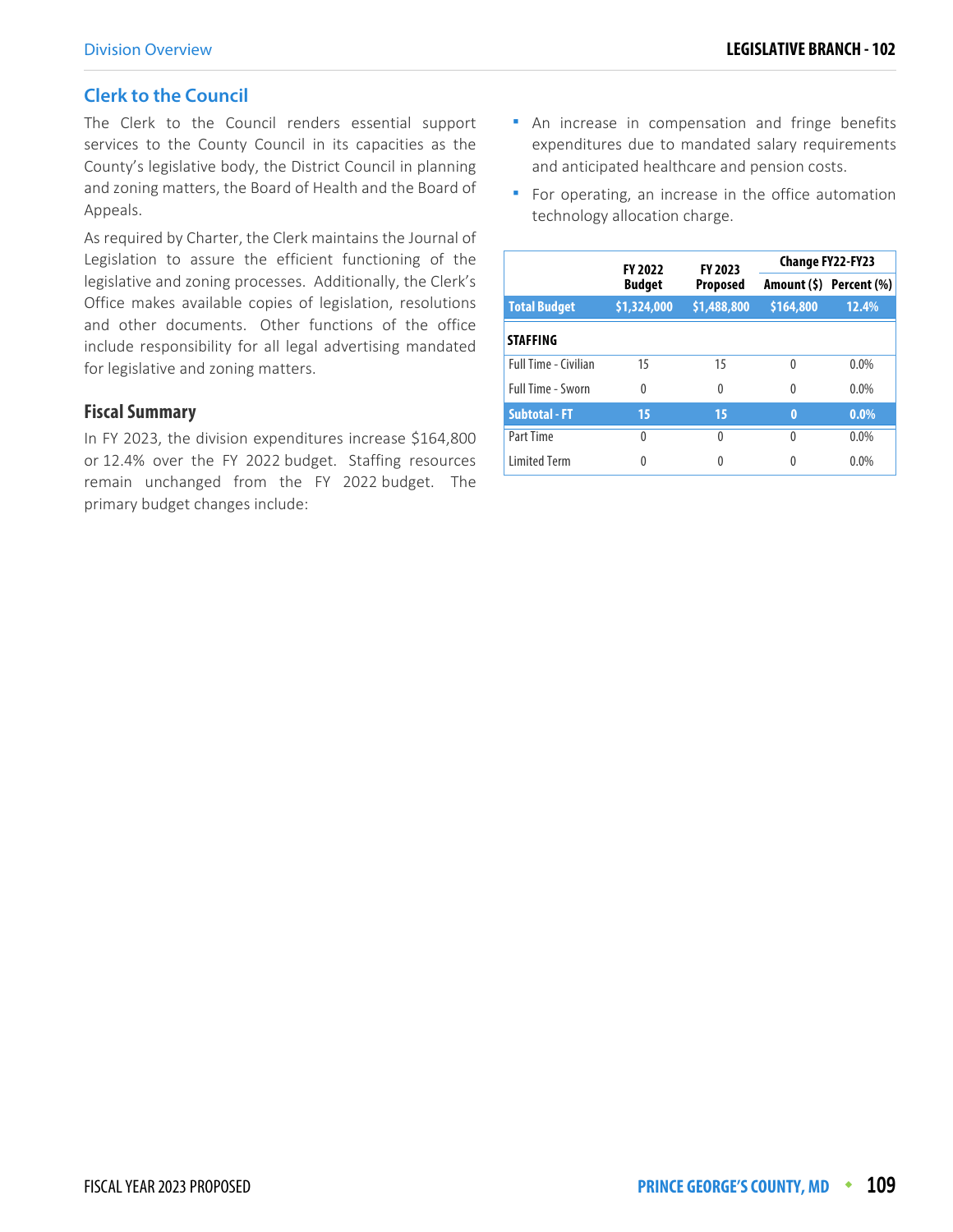#### **Audits and Investigations**

The Office of Audits and Investigations conducts performance (operational) audits and financial audits of all County agencies that receive or disburse County funds. The Office also reviews accounts of an agency when its director terminates his/her position with the County or when the director transfers from one County position to another.

In addition, the Office of Audits and Investigations performs special reviews and audits as requested by the County Council. This Office also performs budget review and analysis; research as to the possible fiscal impact of pending County legislation; review and appraisal of accounting and financial controls; and review of data and reports developed throughout the various County agencies.

#### **Fiscal Summary**

In FY 2023, the division expenditures increase \$250,900 or 9.6% over the FY 2022 budget. Staffing resources

remain unchanged from the FY 2022 budget. The primary budget changes include:

- **An increase in compensation and fringe benefits** expenditures due to mandated salary requirements and anticipated healthcare and pension costs.
- For operating, an increase in the office automation technology allocation charge.

|                      | <b>FY 2022</b><br><b>Budget</b> | <b>FY 2023</b><br><b>Proposed</b> | <b>Change FY22-FY23</b> |                         |
|----------------------|---------------------------------|-----------------------------------|-------------------------|-------------------------|
|                      |                                 |                                   |                         | Amount (\$) Percent (%) |
| <b>Total Budget</b>  | \$2,614,000                     | \$2,864,900                       | \$250,900               | 9.6%                    |
| <b>STAFFING</b>      |                                 |                                   |                         |                         |
| Full Time - Civilian | 25                              | 25                                | $\Omega$                | $0.0\%$                 |
| Full Time - Sworn    | $\Omega$                        | 0                                 | 0                       | $0.0\%$                 |
| <b>Subtotal - FT</b> | 25                              | 25                                | $\bf{0}$                | $0.0\%$                 |
| Part Time            | $\Omega$                        | $\Omega$                          | U                       | $0.0\%$                 |
| <b>Limited Term</b>  | 0                               | 0                                 |                         | $0.0\%$                 |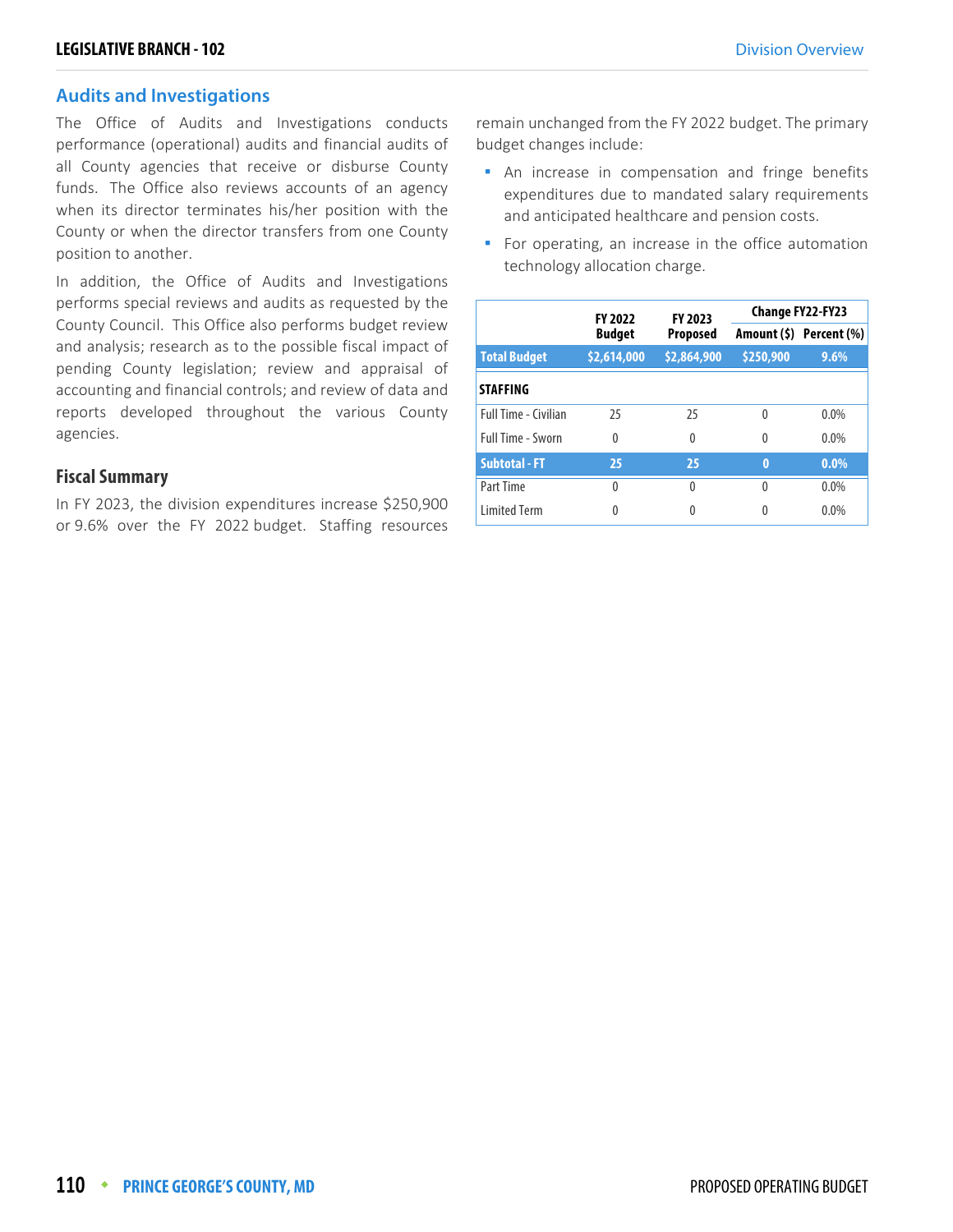#### **Zoning Hearing Examiner**

The Zoning Hearing Examiner division consists of attorneys who hold public hearings on applications for special exceptions or rezoning of a single parcel of land. Typically, applications are submitted to the Planning Board, which reviews them through its technical staff and, at its discretion, before the Planning Board itself.

The Chief Examiner then sets a date of hearing on each application and gives notice to all persons of record and in all newspapers of record. Notice is also posted on the property, and adjoining property owners are given written notice of the pending application. A copy of the application and the complete file are made available for inspection by the public before the hearing.

The public hearing is conducted according to procedural rules approved by the County Council. The hearing examiner is required to prepare a written decision and send a copy to all persons of record. This decision is based on the facts established at the hearing. Conclusions of law are determined and either a final decision, which may be appealed to Council, or a recommended disposition is prepared for final Council action. All final decisions of the Council may be appealed to the Circuit Court.

#### **Fiscal Summary**

In FY 2023, the division expenditures increase \$66,800 or 8.0% over the FY 2022 budget. Regarding staffing resources, full time positions decrease by one and increase by one part time position from the FY 2022 budget as a correction to the authorized complement by position type. The primary budget changes include:

- **An increase in compensation and fringe benefits** expenditures due to mandated salary requirements due to anticipated healthcare and pension costs.
- **In operating, an increase in the office automation** technology allocation charge.

|                      | <b>FY 2022</b><br><b>Budget</b> | FY 2023<br><b>Proposed</b> | Change FY22-FY23 |                         |
|----------------------|---------------------------------|----------------------------|------------------|-------------------------|
|                      |                                 |                            |                  | Amount (\$) Percent (%) |
| <b>Total Budget</b>  | \$833,000                       | \$899,800                  | \$66,800         | 8.0%                    |
| <b>STAFFING</b>      |                                 |                            |                  |                         |
| Full Time - Civilian | 5                               | 4                          | (1)              | $-20.0\%$               |
| Full Time - Sworn    | 0                               | $\theta$                   | 0                | $0.0\%$                 |
| <b>Subtotal - FT</b> | 5                               | 4                          | (1)              | $-20.0%$                |
| Part Time            | 0                               | 1                          |                  | $0.0\%$                 |
| <b>Limited Term</b>  | 0                               | 0                          | 0                | 0.0%                    |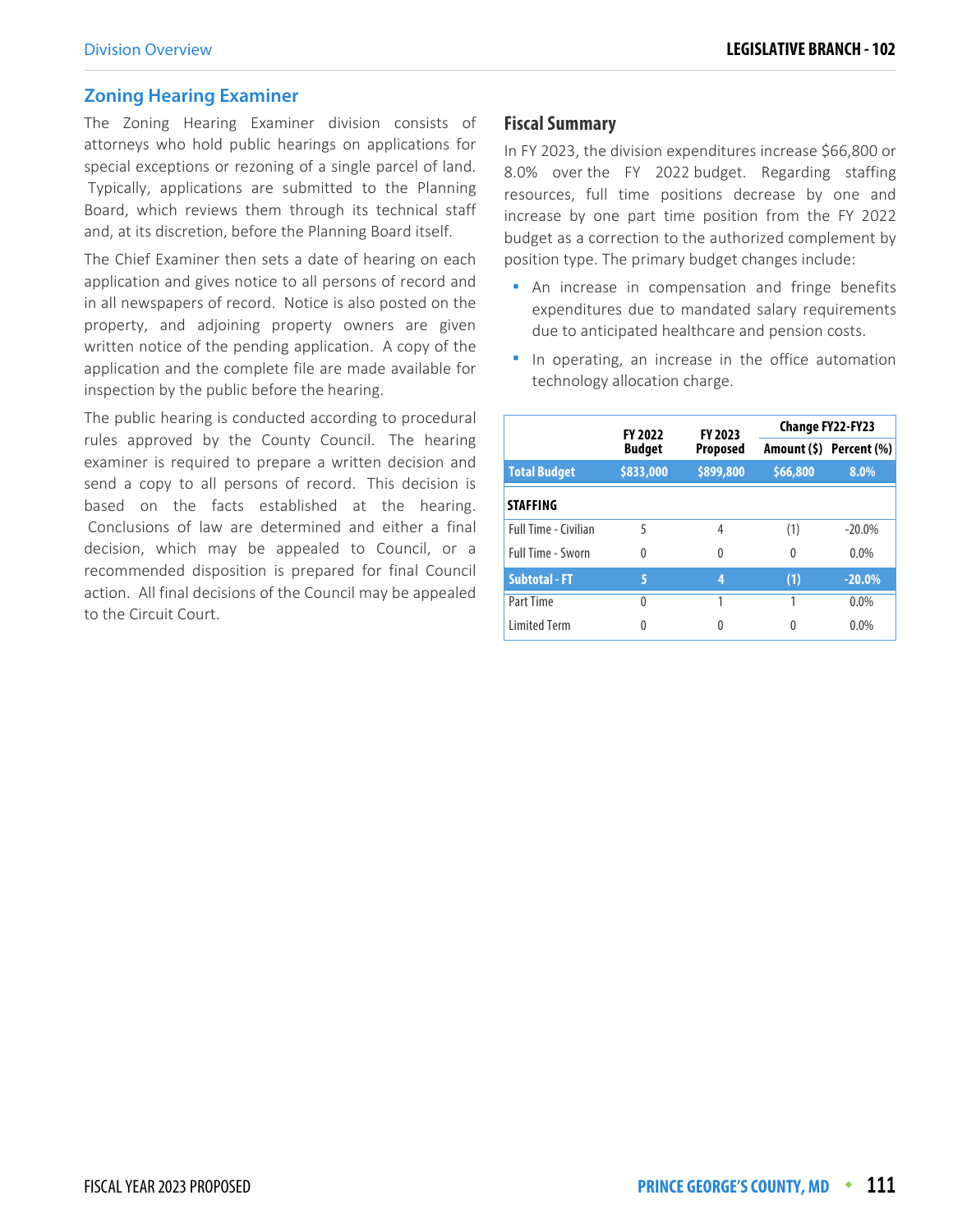#### **Non-Divisional**

The Non-Divisional division provides funds for the independent audit of County finances as outlined in Article IV, Section 402 of the Prince George's County Charter and other designated operating expenses.

A majority of the funding for operating expenses is earmarked for building improvements, which include renovations for Legislative Branch offices. The balance provides resources for general and administrative contracts.

#### **Fiscal Summary**

In FY 2023, the division expenditures increase \$96,800 or 2.1% over the FY 2022 approved budget. The primary budget changes include:

**Increase in operating due to additional funding** for general and administrative contracts.

|                             | <b>FY 2022</b><br><b>Budget</b> | FY 2023<br><b>Proposed</b> | Change FY22-FY23 |                         |
|-----------------------------|---------------------------------|----------------------------|------------------|-------------------------|
|                             |                                 |                            |                  | Amount (\$) Percent (%) |
| <b>Total Budget</b>         | \$4,614,100                     | \$4,710,900                | \$96,800         | 2.1%                    |
| <b>STAFFING</b>             |                                 |                            |                  |                         |
| <b>Full Time - Civilian</b> | $\Omega$                        | 0                          | $\mathbf{0}$     | $0.0\%$                 |
| <b>Full Time - Sworn</b>    | 0                               | 0                          | $\mathbf{0}$     | $0.0\%$                 |
| <b>Subtotal - FT</b>        | $\bf{0}$                        | $\bf{0}$                   | $\bf{0}$         | $0.0\%$                 |
| Part Time                   | $\mathbf{0}$                    | $\Omega$                   | $\Omega$         | $0.0\%$                 |
| <b>Limited Term</b>         | 0                               |                            | 0                | 0.0%                    |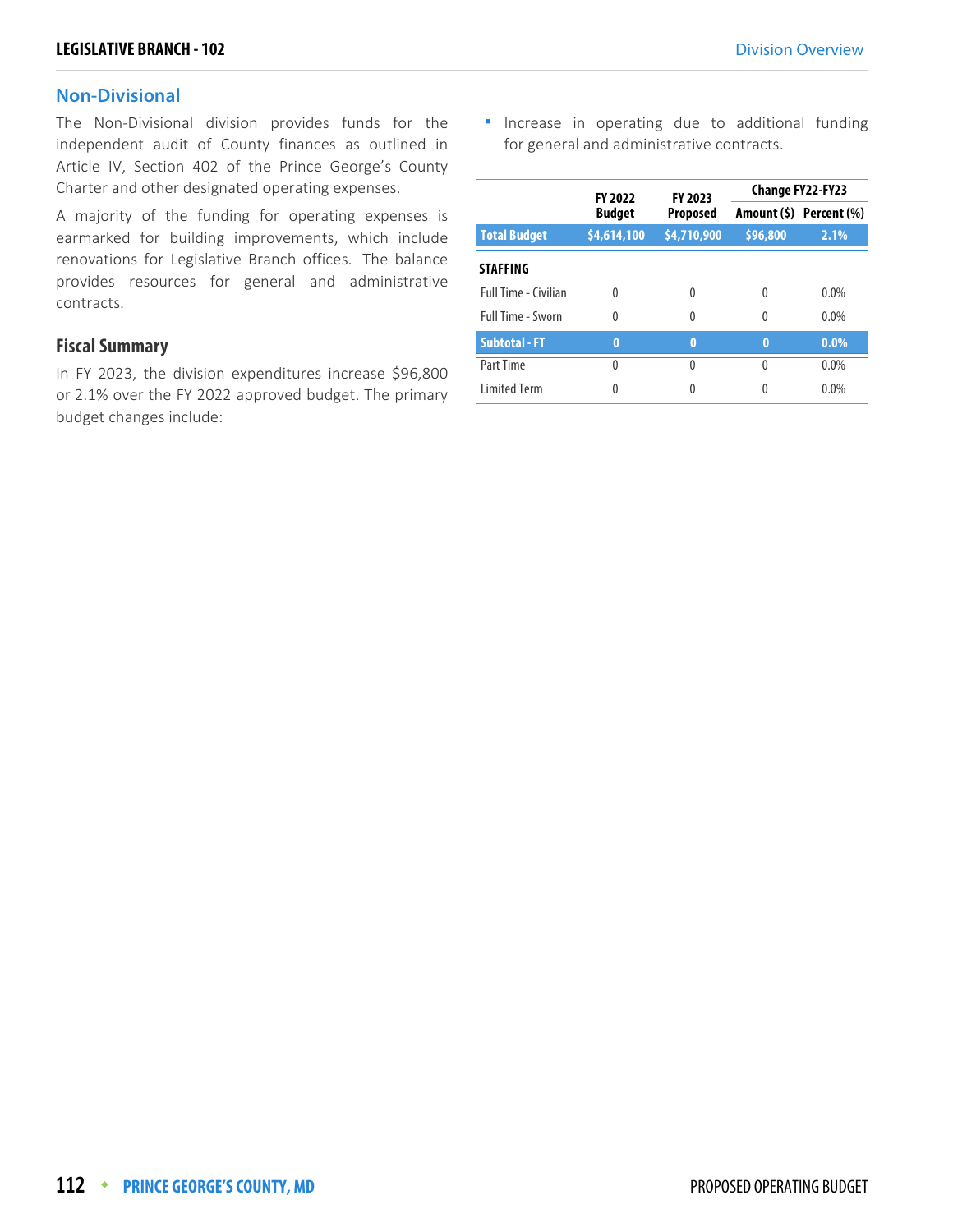#### **Board of Appeals**

The Board of Appeals consists of three members appointed by the County Council. All appeals relating to the respective jurisdictions of the Board of Administrative Appeals and the Board of Zoning Appeals are filed and heard separately.

The Board of Administrative Appeals hears appeals from the decisions of the Director of the Environment, the Fire Marshal, the Chief Housing Inspector, the Clean Lot Inspector, the Licensing Officer, the Chief Building Inspector and the Director of the Department of Public Works and Transportation, as well as other similar administrative agencies. The typical types of appeals are denials of building permits and orders to install fire sprinklers, to remove litter and to demolish unsafe structures.

 As the Board of Zoning Appeals, the Board is empowered to grant a variance when property owners will suffer unusual hardships from or in strict interpretation of the Zoning Ordinance; review actions and decisions of the Zoning Enforcement Officer; grant extensions of the grace period for the correction or cessation of zoning violations; and review the determinations and decisions of the Maryland-National Capital Park and Planning Commission, the Department of the Environment and other County departments and agencies relating to provisions of the Zoning Ordinance. Examples of types of decisions are variances from setback requirements for

construction of building additions, decks and garages; variances from maximum lot coverage requirements; and extension of grace periods to comply with citations for failure to obtain a Use and Occupancy permit.

#### **Fiscal Summary**

In FY 2023, the division expenditures increase \$26,200 or 35.0% from the FY 2022 budget. Staffing resources decrease by three part time positions from the FY 2022 budget as a correction to the authorized complement by position type. Primary budget changes include:

- An increase in the total number of board members and stipends.
- In operating, expenses remain the same as the FY 2022 budget level.

|                      | <b>FY 2022</b><br><b>Budget</b> | FY 2023<br><b>Proposed</b> | Change FY22-FY23 |                         |
|----------------------|---------------------------------|----------------------------|------------------|-------------------------|
|                      |                                 |                            |                  | Amount (\$) Percent (%) |
| <b>Total Budget</b>  | \$74,800                        | \$101,000                  | \$26,200         | 35.0%                   |
| <b>STAFFING</b>      |                                 |                            |                  |                         |
| Full Time - Civilian | $\Omega$                        | 0                          | $\Omega$         | $0.0\%$                 |
| Full Time - Sworn    | $\Omega$                        | 0                          | 0                | $0.0\%$                 |
| <b>Subtotal - FT</b> | 0                               | Ō                          | $\bf{0}$         | $0.0\%$                 |
| Part Time            | 3                               | $\Omega$                   | (3)              | $-100.0\%$              |
| <b>Limited Term</b>  | 0                               |                            | 0                | $0.0\%$                 |